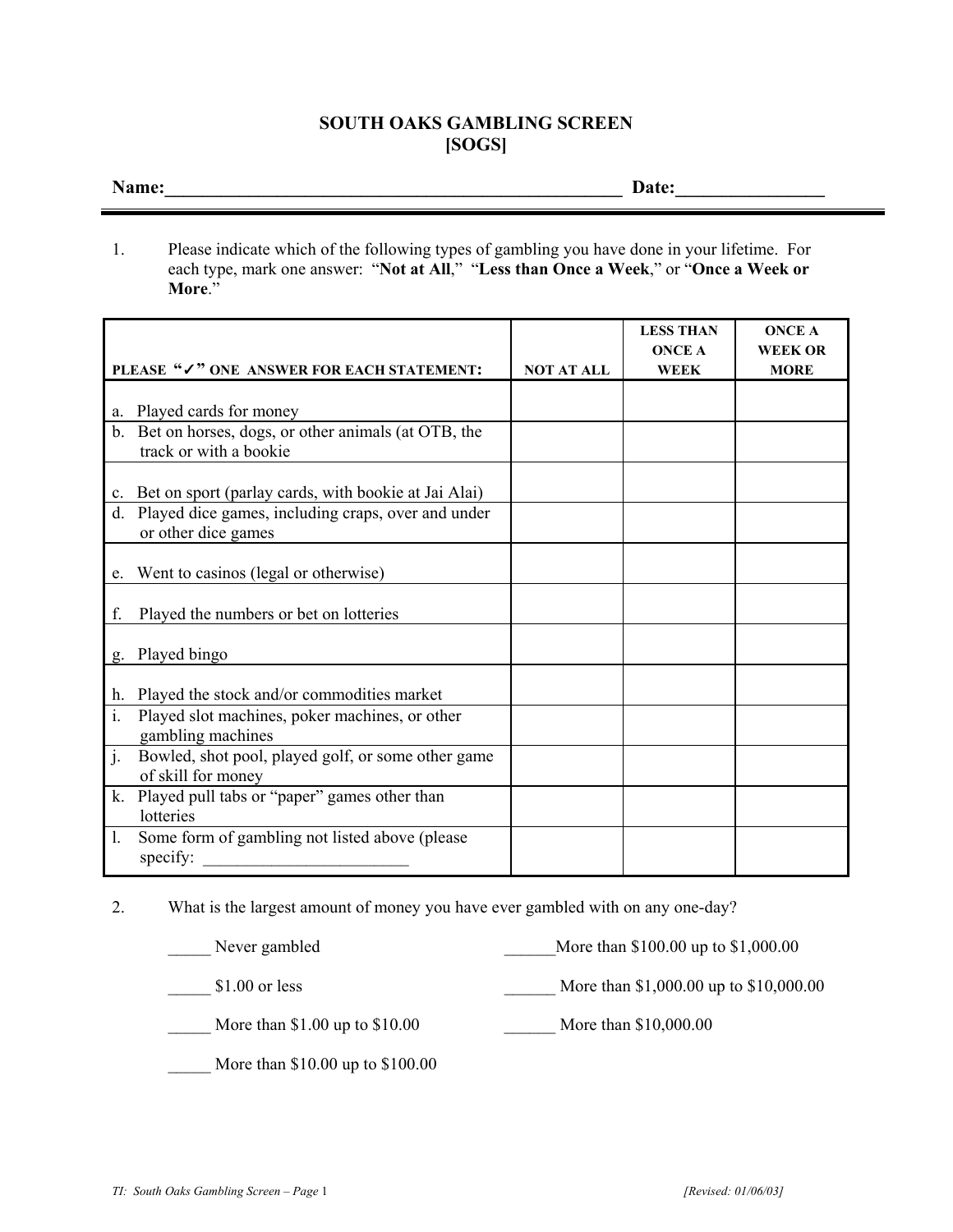3. Check which of the following people in your life has (or had) a gambling problem.

|     | Father                                                                                                                                                                                    | Mother                                                                                                                                                                                                                                                                                                                                                                                                                |
|-----|-------------------------------------------------------------------------------------------------------------------------------------------------------------------------------------------|-----------------------------------------------------------------------------------------------------------------------------------------------------------------------------------------------------------------------------------------------------------------------------------------------------------------------------------------------------------------------------------------------------------------------|
|     | Brother/Sister                                                                                                                                                                            | My Spouse/Partner                                                                                                                                                                                                                                                                                                                                                                                                     |
|     | My Child(ren)                                                                                                                                                                             | <b>Another Relative</b>                                                                                                                                                                                                                                                                                                                                                                                               |
|     | A Friend or Someone Important in My Life                                                                                                                                                  |                                                                                                                                                                                                                                                                                                                                                                                                                       |
| 4.  | When you gamble, how often do you go back another day to win back money you have lost?                                                                                                    |                                                                                                                                                                                                                                                                                                                                                                                                                       |
|     | Never                                                                                                                                                                                     | Most of the Times I Lose                                                                                                                                                                                                                                                                                                                                                                                              |
|     | Some of the Time<br>(less than half the time I lose)                                                                                                                                      | Every Time I Lose                                                                                                                                                                                                                                                                                                                                                                                                     |
| 5.  | Have you ever claimed to be winning money gambling, but weren't really? In fact, you lost?                                                                                                |                                                                                                                                                                                                                                                                                                                                                                                                                       |
|     | Never                                                                                                                                                                                     |                                                                                                                                                                                                                                                                                                                                                                                                                       |
|     | Yes, less than half the time I lost                                                                                                                                                       |                                                                                                                                                                                                                                                                                                                                                                                                                       |
|     | Yes, most of the time                                                                                                                                                                     |                                                                                                                                                                                                                                                                                                                                                                                                                       |
| 6.  | Do you feel you have ever had a problem with betting or money gambling?                                                                                                                   |                                                                                                                                                                                                                                                                                                                                                                                                                       |
|     | No Yes Yes Wes, in the past, but not now                                                                                                                                                  |                                                                                                                                                                                                                                                                                                                                                                                                                       |
| 7.  | Did you ever gamble more than you intended to?                                                                                                                                            | $Yes$ No                                                                                                                                                                                                                                                                                                                                                                                                              |
| 8.  | Have people criticized your betting or told you that you had a<br>problem, regardless of whether or not you thought it was true?                                                          | Yes<br>No                                                                                                                                                                                                                                                                                                                                                                                                             |
| 9.  | Have you ever felt guilty about the way you gamble, or what<br>happens when you gamble?                                                                                                   | $\frac{\ }{\ }$ Yes $\frac{\ }{\ }$ No                                                                                                                                                                                                                                                                                                                                                                                |
| 10. | Have you ever felt like you would like to stop betting money<br>on gambling, but didn't think you could?                                                                                  | $\frac{1}{\sqrt{1-\frac{1}{1-\frac{1}{1-\frac{1}{1-\frac{1}{1-\frac{1}{1-\frac{1}{1-\frac{1}{1-\frac{1}{1-\frac{1}{1-\frac{1}{1-\frac{1}{1-\frac{1}{1-\frac{1}{1-\frac{1}{1-\frac{1}{1-\frac{1}{1-\frac{1}{1-\frac{1}{1-\frac{1}{1-\frac{1}{1-\frac{1}{1-\frac{1}{1-\frac{1}{1-\frac{1}{1-\frac{1}{1-\frac{1}{1-\frac{1}{1-\frac{1}{1-\frac{1}{1-\frac{1}{1-\frac{1}{1-\frac{1}{1-\frac{1}{1-\frac{1}{1-\frac{1}{1-\$ |
| 11. | Have you ever hidden betting slips, lottery tickets, gambling<br>money, IOUs, or other signs of betting or gambling from your<br>spouse, children or other important people in your life? | $Yes$ No                                                                                                                                                                                                                                                                                                                                                                                                              |
| 12. | Have you ever argued with people you live with over how you<br>handle money?                                                                                                              | $Yes$ No                                                                                                                                                                                                                                                                                                                                                                                                              |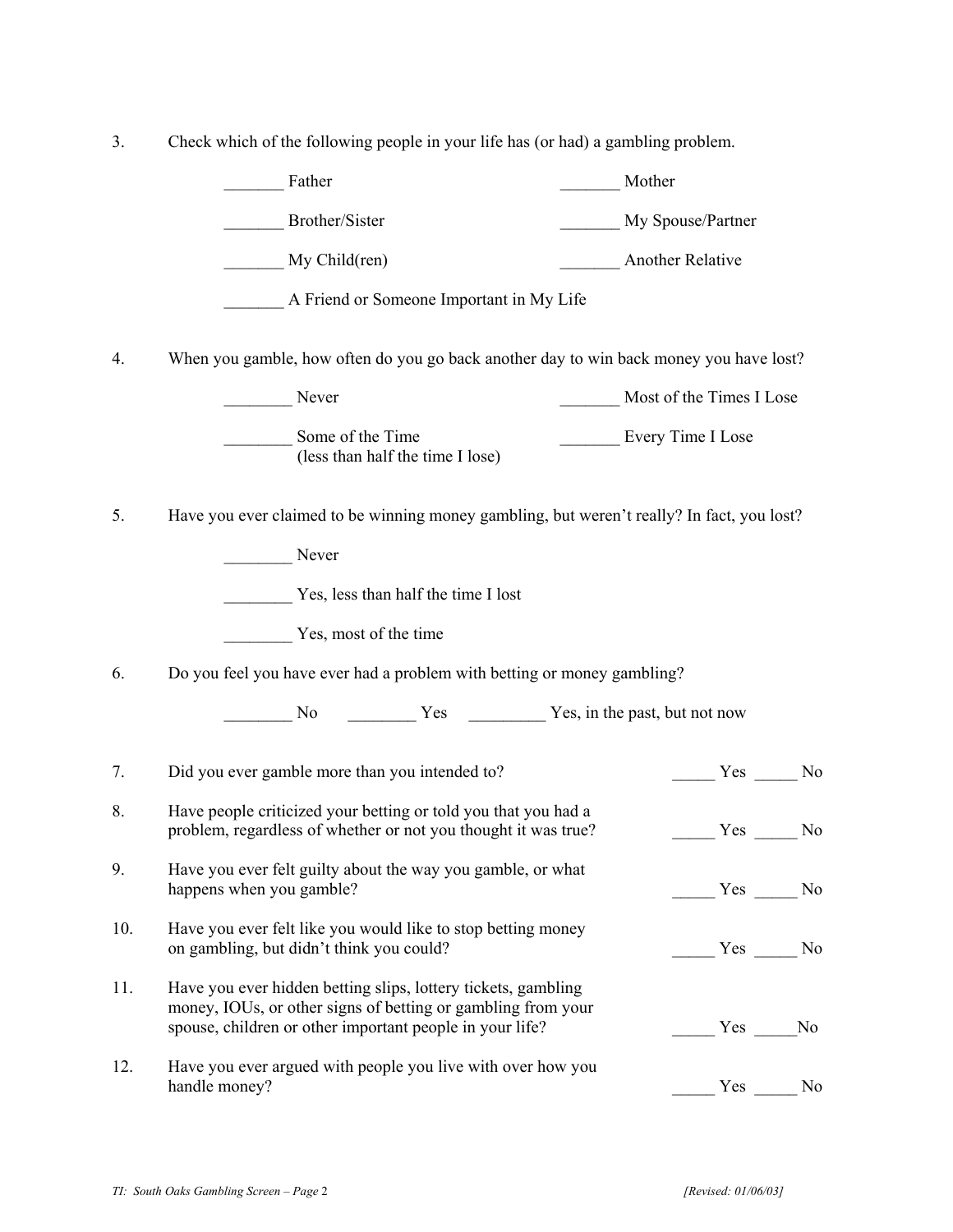| 13. |                                                                                    | (If you answered "Yes" to question $12$ ) Have money arguments<br>ever centered on your gambling?                             | Yes No                                 |  |
|-----|------------------------------------------------------------------------------------|-------------------------------------------------------------------------------------------------------------------------------|----------------------------------------|--|
| 14. |                                                                                    | Have you ever borrowed from someone and not paid them back<br>as a result of your gambling?                                   | $Yes$ No                               |  |
| 15. | Have you ever lost time from work (or school) due to betting<br>money or gambling? |                                                                                                                               | $\frac{\ }{\ }$ Yes $\frac{\ }{\ }$ No |  |
| 16. |                                                                                    | If you borrowed money to gamble or to pay gambling debts, who<br>or where did you borrow from (check "Yes" or "No" for each): |                                        |  |
|     | a.                                                                                 | From household money                                                                                                          | $\frac{Yes}{Y}$ No                     |  |
|     | b.                                                                                 | From your spouse                                                                                                              | $\frac{Yes}{Y}$ No                     |  |
|     | $\mathbf{c}$ .                                                                     | From other relatives or in-laws                                                                                               | $\frac{\ }{\ }$ Yes $\frac{\ }{\ }$ No |  |
|     | d.                                                                                 | From banks, loan companies, or credit unions                                                                                  | $\frac{\text{Yes}}{\text{Yes}}$ No     |  |
|     | e.                                                                                 | From credit cards                                                                                                             | $\frac{\text{Yes}}{\text{Yes}}$ No     |  |
|     | f.                                                                                 | From loan sharks                                                                                                              | $\frac{Yes}{Y}$ No                     |  |
|     | g.                                                                                 | You cashed in stocks, bonds or other securities                                                                               | $\frac{\ }{\ }$ Yes $\frac{\ }{\ }$ No |  |
|     | h.                                                                                 | You sold personal or family property                                                                                          | $Yes$ No                               |  |
|     | i.                                                                                 | You borrowed on your checking accounts (passed bad checks)                                                                    | $\frac{\ }{\ }$ Yes $\frac{\ }{\ }$ No |  |
|     | j.                                                                                 | You have (had) a credit line with a bookie                                                                                    | $\frac{\ }{\ }$ Yes $\frac{\ }{\ }$ No |  |
|     | k.                                                                                 | You have (had) a credit line with a casino                                                                                    | $Yes$ No                               |  |

*The SOGS may be reproduced as long as the language is used as printed and the scored items are not revised without permission of the author.* 

 $\mathcal{L}_\text{max}$